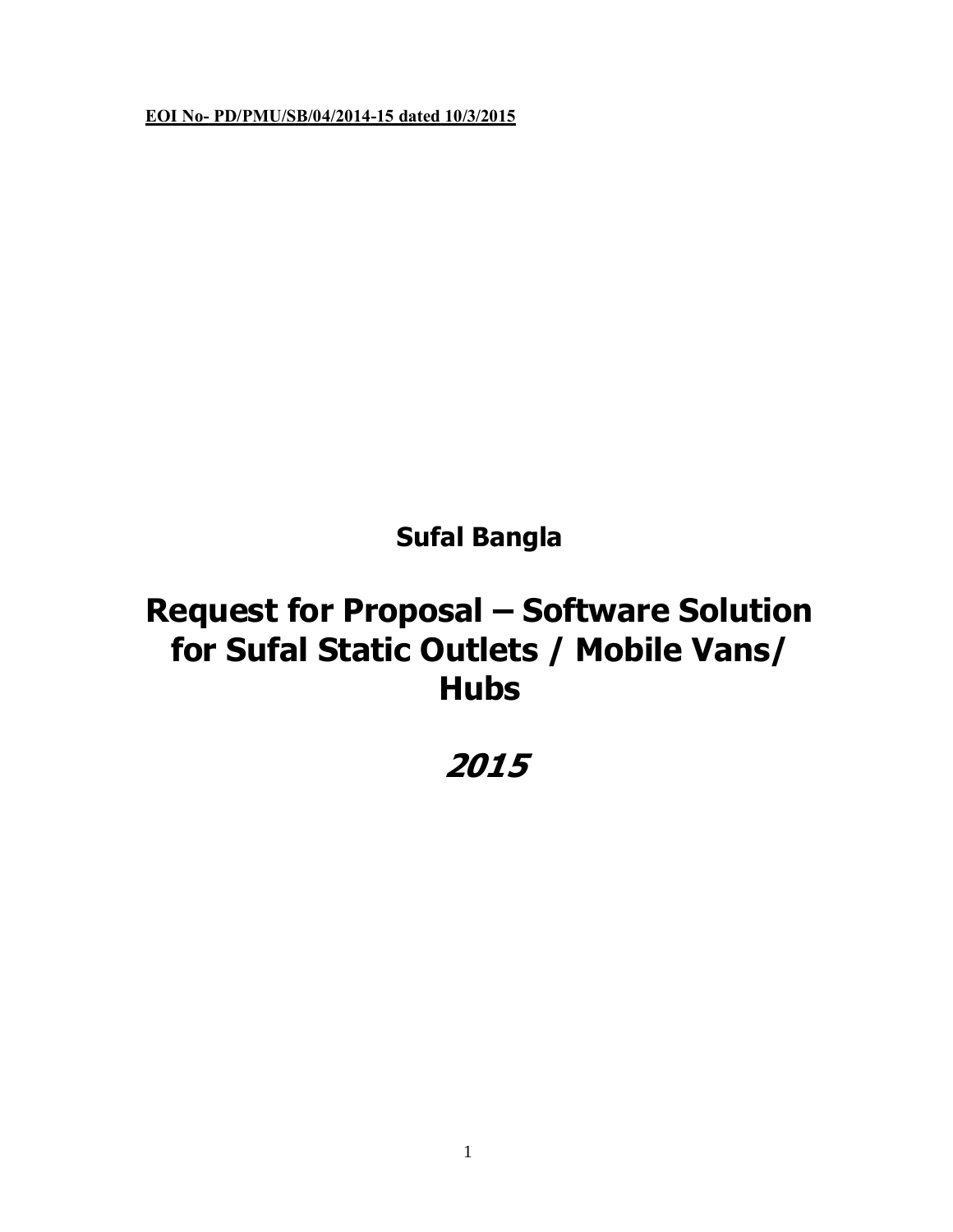# **Organizational Overview**

Project Management Unit (SUFAL BANGLA PROJECT) sources its requirement of fresh produce / fruits and vegetables from farmers / growers associations. It is SUFAL BANGLA PROJECT's constant endeavor to ensure that farmers regularly and continually receive market prices by offering quality fruits and vegetables to consumers at competitive prices.

At SUFAL BANGLA PROJECT, procurement of fruits and vegetables is controlled by structured process to ensure high product quality / reliability and safety. SUFAL BANGLA PROJECT markets & sells vegetables under the Sufal Bangla brand (like potato, onion, tomato, carrot, etc.), through its mobile vans. To further promote the sales of products, SUFAL BANGLA PROJECT is opening static outlets.

In times to come, SUFAL BANGLA PROJECT shall strive to become a leading player in the fresh produce / fruits and vegetables in India.

# **Objectives**

- · Evaluate and select point-of-sale solution to be integrated and deployed at Sufal mobile vans and static outlets with centralized control and management features to achieve the following end results:
	- o Identify locations of strong & weak sales turnover
	- o Plan for optimum inventory levels
	- o Achieve just-in-time inventory replenishment
	- o Handle promotional schemes
	- o Control and monitor prices centrally
	- o Create Price groupings for stores
	- o Indent from Stores directly
	- o Achieve efficient and seamless integration with the ERP application

# **Evaluation & Selection Procedure**

- · The parties will submit separate sealed technical and commercial proposals with the contents indicated clearly on the cover of the envelopes as per guidelines given below
- The party will technically qualify in this round based on the following criteria
	- o **Technical Proposal** submission for following as desired in Annexure enclosed
		- Bill of material for entire solution
		- **Specifications details to be filled by party in the Requirement Criteria** (Annexure VI)
		- ß Application & Software Solution
		- ß Connectivity solution
		- **Solution to achieve seamless integration with ERP. Packaged applications with** service oriented integration components and workflow features will be given preference
		- Any other Hardware, Software, Accessory, Consumable or Service required to successfully deploy the entire solution
		- ß Any environmental parameters required to ensure smooth implementation and functioning of the solution
		- ß Any third-party components/dependencies in the proposed solution should be clearly indicated.
- ß Apart from meeting the overall objectives, additional factors to be considered in designing the overall solution would be the footprint and the robustness of the components to be installed in the booth, the electrical power supply issues prevalent and network downtime related issues.
	- o The **Commercial Proposal** should contain the following details clearly:
- Bill of material with the detailed price breakup for each component of the solution with total price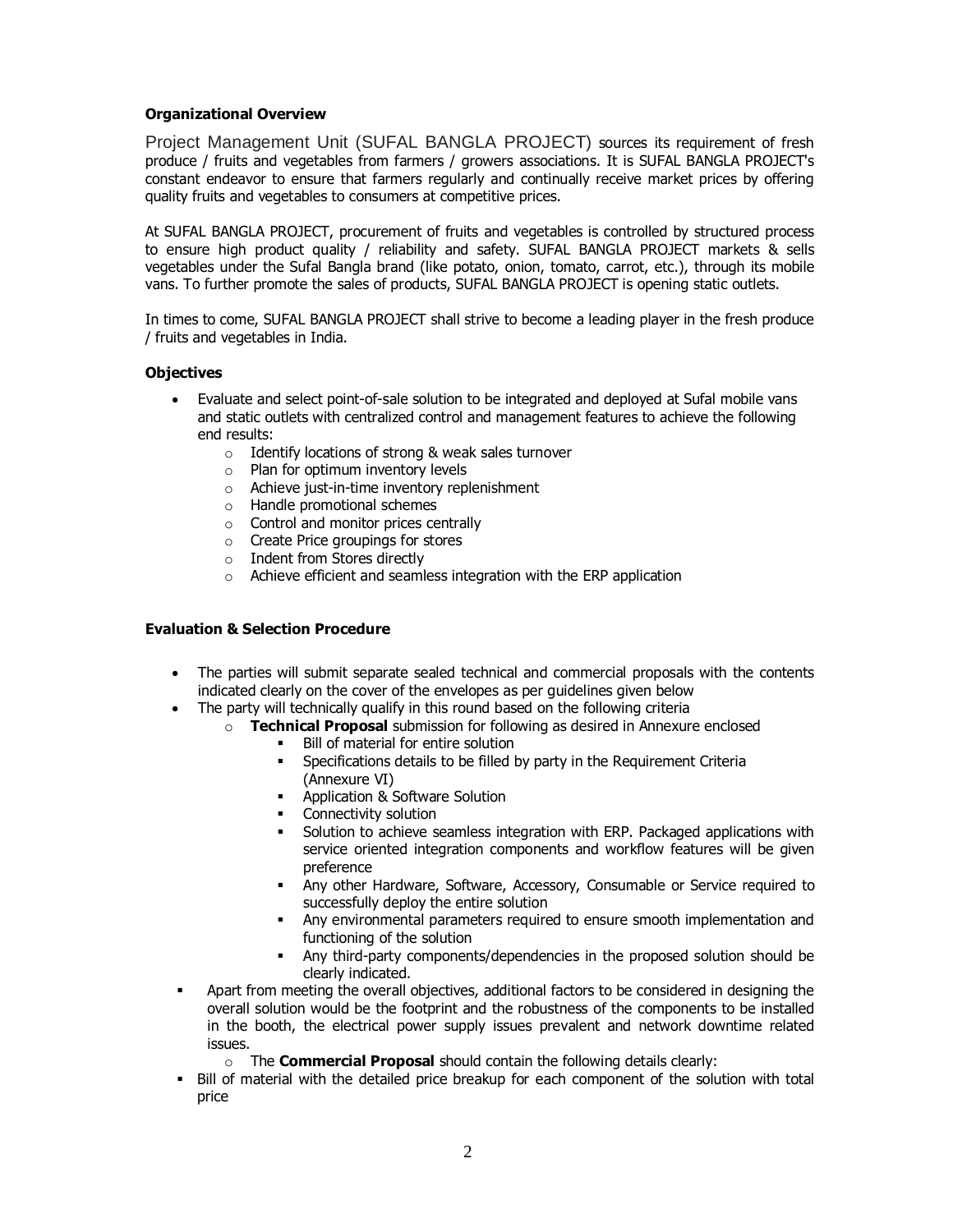- AMC cost along with payment terms for the entire solution after completion of warranty period. Any other inclusion / exclusion may be specifically mentioned.
- · The information provided by the party will be verified by a Technical Selection Committee (TSC) SUFAL BANGLA PROJECT. TSC will evaluate all the proposals and give their final Recommendation.
- · TSC will select the successful party/bidder based on most suitable techno-commercial offer. The Decision taken by TSC will be Final and binding on all parties/bidder.
- · The successful party will then need to agree to the final Scope, Commercials and the Service Level Agreement (SLA) of the contract
- · Once finalized, the successful party will be awarded the contract.

# **Disclaimer**

SUFAL BANGLA PROJECT reserves the right to withdraw the RFP and terminate the associated processes at any point of time without attributing any reasons whatsoever.

· Deadlines: The deadlines should be adhered to and any request for extension may negatively impact the rating.

| Technical and Commercial bid submission                                        | 20 <sup>th</sup> March 2015 upto 2.00 PM |
|--------------------------------------------------------------------------------|------------------------------------------|
| Opening of Technical Bid                                                       | 20 <sup>th</sup> March 2015 at 4.00PM    |
| Scope, Commercial & SLA discussions and negotiations <b>Intimated later on</b> |                                          |
| Proof of Concept at SUFAL BANGLA PROJECT Store                                 | Intimated later on                       |
| Vendor finalization                                                            | Intimated later on                       |

- · No extension of time shall be granted under any circumstances to any party for submission of its proposal on the grounds that the party did not obtain a complete set of the RFP
- · SUFAL BANGLA PROJECT makes no representation or warranty, express or implied, as to the accuracy, correctness and completeness of the information contained in the proposal documents

#### **List of Enclosed Annexure**

- Annexure-I Assumptions
- 
- Annexure-II Terms & conditions for the RFP
- Annexure-III General conditions
- - Annexure-IV Scope of work
	- Annexure-V Instruction to Bidder
- - Annexure-VI Requirement Criteria (Detailed specifications to be filled by the Party)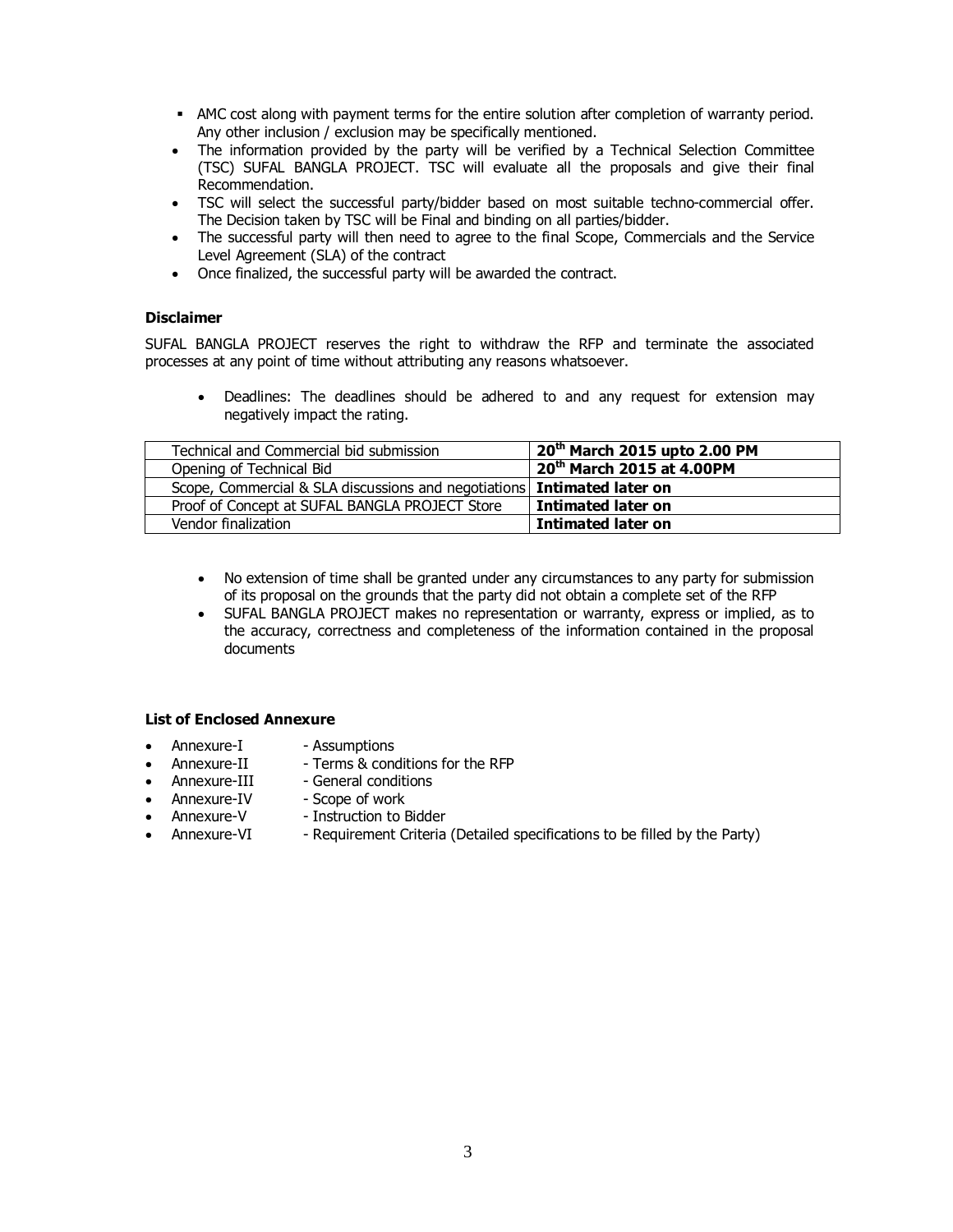#### **Annexure - I**

#### **Assumptions**

Unless the context otherwise requires, the following terms whenever used in this Contract have the following meaning:

- a) **Applicable Law** means the laws and any other instruments having the force of law in India, as they may be issued and in force from time to time;
- b) **Vendor** means the successful bidder who is awarded the contract and includes its successors and permitted assigns;
- c) **Contract** means Purchase Order raised by Project Management Unit, SUFAL BANGLA on the Vendor together with the confidentiality agreement, Service level agreement and all the documents annexed and attached therewith;
- d) **Contract Price(s)** means the total price(s) as defined in the Purchase Order
- e) **Effective Date** means the date on which this Contract comes into force
- f) **Project Management Unit (PMU),** a team headed by Project Director for SUFAL BANGLA project formed by the Department of Agriculture, Government of West Bengal.
- g) **Parties** means PMU or the Vendor, as the case may be;
- h) **Purchaser** means PMU;
- i) **Personnel** means persons to be deployed by the Vendor with the approval of PMU and assigned to the performance of the Services or any part thereof;
- j) **Project** means the supply, installation and testing of the weighing scale at SUFAL BANGLA PROJECT stores including the integration with proposed ERP connectivity with central server and subsequent, Real time integration with database etc as well as its configuration, customization, implementation, training and support across all specified locations of PMU.
- k) **Project Sign-off** means signed acceptance by the SUFAL BANGLA PROJECT that all deliverables in the project have been completed and there are no outstanding issues/activities. This implies issuance of Performance Acceptance Certificate, resolution of all critical and high priority issues after go-live at all locations as per project plan, subject to satisfactory completion of a minimum duration of 2 months after go-live at all locations.
- l) **Services / Work** means the work to be performed by the Vendor pursuant to this tender for the purpose of the Project

#### **Assignment**

The Vendor shall not, without the express prior written consent of PMU, assign to any third party, the Contract or any part thereof, or any right, benefit, obligation, or interest therein or there under.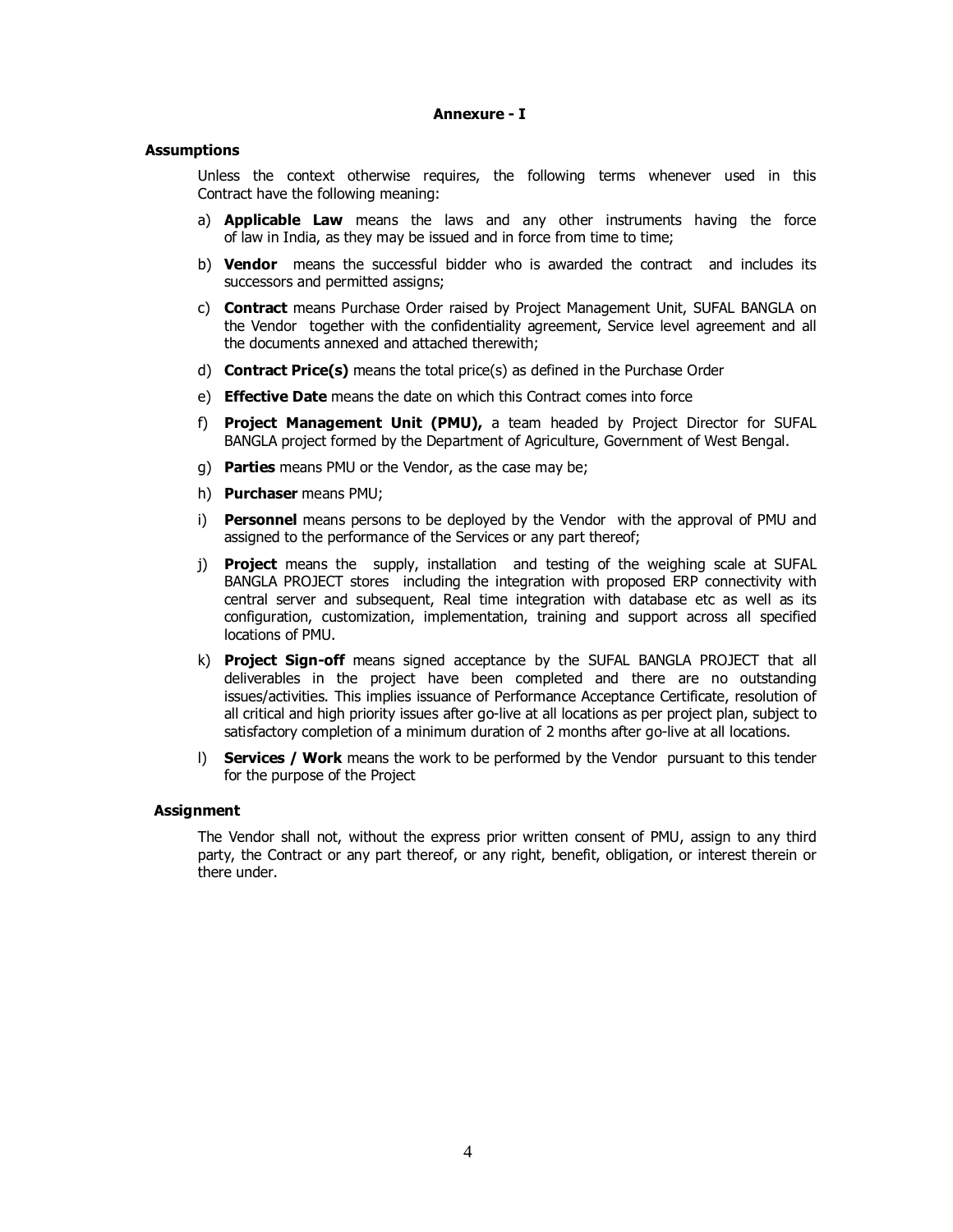# **Annexure - II**

#### **Terms and Conditions for the RFP**

#### **How to respond**

All proposals shall be in writing and shall cover the scope of work detailed in the Annexure attached to this Request for Proposal, and all prices and amounts (where applicable) stated in figures. Prospective parties must provide all requisite information stated in this Request for Proposal. Any proposal, which does not fully and comprehensively address the requirement in the Annexure to this Request for Proposal may be rejected

#### **Cost of proposal**

A prospective party shall bear all costs associated with the preparation and submission of its proposal and SUFAL BANGLA PROJECT will in no case be responsible or liable for these costs, regardless of the conduct or outcome of the proposal process.

#### **Proposal document**

The party is expected to examine all instructions, forms, terms and specifications in the RFP document. The RFP documents together with all its annexure thereto, shall be considered to be read, understood and accepted by the party, unless deviations are specifically stated seriatim by the party. Failure to furnish all information required by the RFP documents or submission of a proposal not substantially responsive to the RFP documents in every respect will be at party's risk and may result in the rejection of his proposal. You are advised to visit and examine the sites of works and its surroundings and obtain for yourself on your own responsibility all information that may be necessary for preparing the proposal and entering into a Contract. In this regard, you shall be deemed to have satisfied yourself before submitting your proposal. The costs of visiting the site shall be at your sole expense.

#### **Amendment of RFP**

At any time prior to the SLA signoff, SUFAL BANGLA PROJECT may for any reason whether at its own initiative or in response to a clarification requested by a prospective party pursuant to a site visit and inspection, modify these Terms and Conditions or the scope in the attached annexure by the issuance of an amendment. An amendment, if issued, will be sent to all prospective parties.

#### **Fixed prices**

The rates quoted by a prospective party shall be fixed for the duration of the SLA and shall not be subject to adjustment on any account. Proposals submitted with any price adjustment condition shall be treated as non-responsive and rejected.

#### **Currency of proposal & payment**

The financial component of the proposal shall be quoted by a prospective party entirely in Indian currency and all payment shall be made in Indian currency only.

# **Sufficiency of Proposal**

Prior to submitting a proposal, a prospective party shall be deemed to have satisfied itself as to the correctness and sufficiency of the scope of work and of the financial components stated in its proposal, if any, which financial proposal shall, except insofar, as it is otherwise provided in the SLA, cover all of such party's obligations under the SLA and all matters and things necessary for the proper execution and maintenance of the scope of work.

# **Subcontracting / Partnerships**

A prospective party shall state clearly in its proposal if any part of the proposed work is planned to be subcontracted to any other party or whether the prospective is allying with another entity to submit a proposal and the nature of such party's involvement and business. The proposal should also state as who will support all the third party products during the whole warranty / AMC period.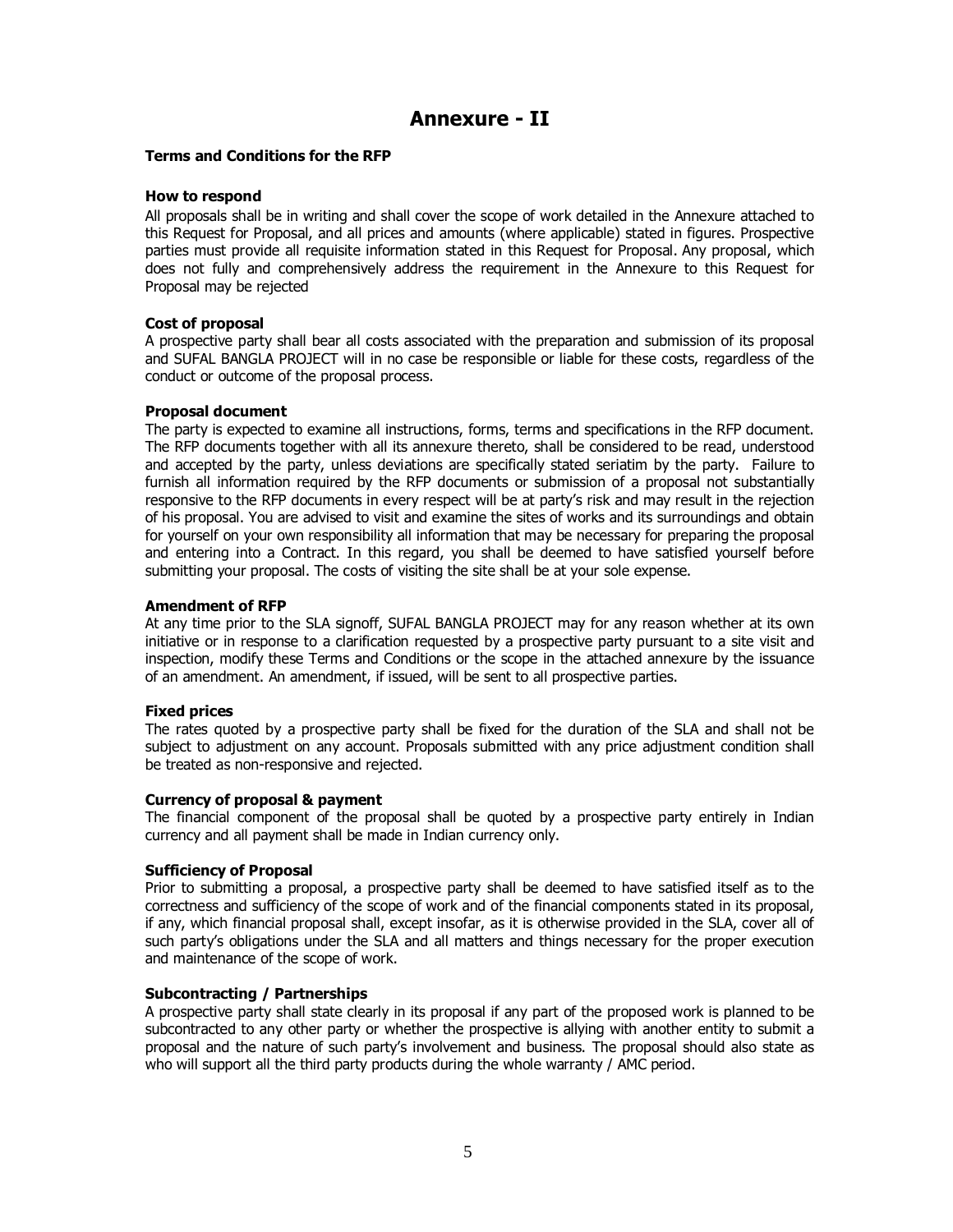#### **Licenses and Permits**

A prospective party shall have any and all licenses and permits required to perform the work specified and shall furnish proof of such licensing authorization and permits with its proposals, if required.

#### **Withdrawals and Modification of Proposals**

Proposals may be modified or withdrawn in writing, prior to the proposal closing time specified by SUFAL BANGLA PROJECT. Proposals may not be modified or withdrawn after that time.

#### **Errors in Proposal**

Prospective parties are expected to examine any drawings, specifications, schedules and other instructions pertaining to the work, made available by SUFAL BANGLA PROJECT to the prospective parties for inspection. Failure to do so will be at the prospective party's own risk.

#### **Proposal Validity**

Proposals submitted shall remain valid for acceptance for a period of 180 days from the date of submission of such proposals.

#### **Late proposals**

Any proposals received by SUFAL BANGLA PROJECT later than the dead line for the submission of proposals as prescribed by SUFAL BANGLA PROJECT may be returned to the party submitting that proposal.

#### **Acceptance or Rejection of any or all proposal(s)**

This RFP does not commit SUFAL BANGLA PROJECT to award a contract or to pay any costs incurred in the preparations or submission of proposals, or costs incurred in making studies for the preparation thereof or to procure or contract for services. Notwithstanding any clauses stated above, SUFAL BANGLA PROJECT reserves the right to accept or reject any proposal and to annul the proposal process and reject all proposals, at any time prior to the award of the contract, without thereby incurring any liability to the affected party(ies) or any obligation to inform the affected party(ies) of the grounds for SUFAL BANGLA PROJECT 's action.

# **Clarifications**

To assist in the examination, evaluation and comparison of the proposals, the TSC may ask prospective party(ies) individually for clarification of their proposals, including break-up of unit rates. The request for clarification and the response shall be in writing and shall be sent by email / Courier but no change in the price or substance of the proposal shall be required, sought, offered or permitted except as required to confirm the correction of arithmetic errors discovered by SUFAL BANGLA PROJECT during the evaluation of the proposal or pursuant to a change in scope.

# **SLA and execution of SLA**

The successful party agrees to enter into a SLA in the form and substance prepared by SUFAL BANGLA PROJECT within 7 days of acceptance of the successful party's proposal. The original executed SLA shall be returned to SUFAL BANGLA PROJECT by the successful party within 1 day after receipt of the SLA.

#### **Program to be furnished**

A party shall, after the acceptance of its proposal, submit to the TSC for its approval a project plan showing the order of procedure in which it proposes to carry out the scope of work. A party shall after acceptance of its proposal and subsequently, whenever required by SUFAL BANGLA PROJECT, also provide in writing for its information a general description of the arrangements and methods which the party proposes to adopt for the execution of scope of work. All assumptions and pre-requisites to activate the contract should be clearly defined in the proposal.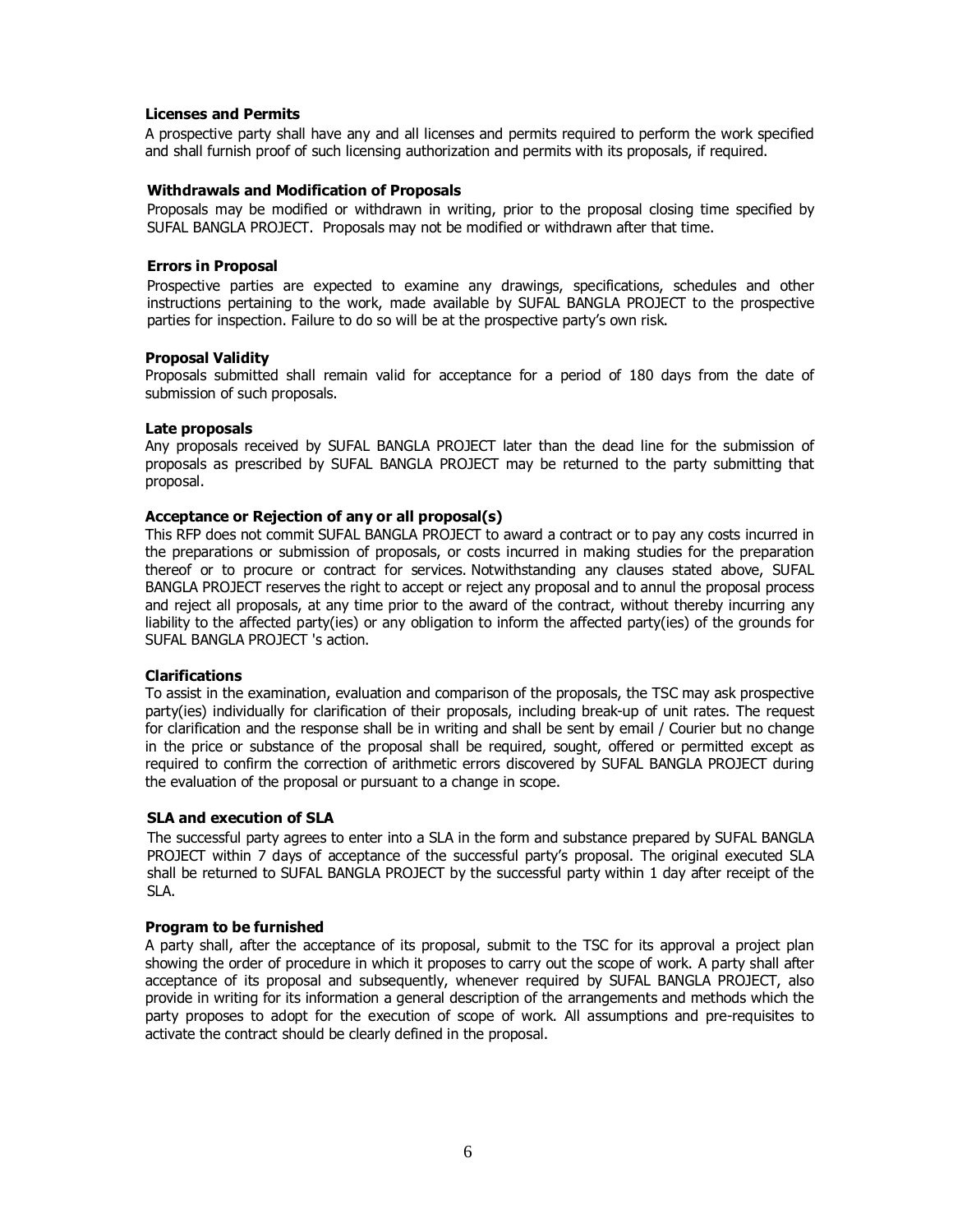# **Annexure - III**

# **General Conditions**

1. Commencement of work:

The successful party shall commence the works within the timelines agreed in the SLA after the receipt by it of a written order to its effect from SUFAL BANGLA PROJECT and shall proceed with the same with due expedition and without delay, except as may be expressly sanctioned or ordered by SUFAL BANGLA PROJECT.

- 2. Alterations, Additions And Omissions
	- a. Variations: SUFAL BANGLA PROJECT may make any variations of the form, quality or quantity of the scope or any part thereof that may, in its opinion, be necessary and for that purpose, or if for any other reason it shall, in its opinion be desirable, it shall have power to order the successful party to do any of the following:
		- i. increase or decrease the quantity of any work included in the SLA,
		- ii. omit any such work,
		- iii. execute additional work of any kind necessary for the completion of the work,
		- iv. Change any specified sequence, method or timing of any part of the works, and no such variation shall in any way vitiate or invalidate the SLA, but the value, if any, of all such variations shall be taken into account in ascertaining the amount of the contract price
	- b. Valuation of Variations: All extra or additional work done or work omitted by order of SUFAL BANGLA PROJECT shall be valued at the commercials set out in the SLA if, in the opinion of SUFAL BANGLA PROJECT, the same shall be applicable. If the SLA does not contain any rates or prices applicable to the extra or additional work, then suitable rates or prices shall be agreed upon between SUFAL BANGLA PROJECT and the successful party. In the event the parties are unable to reach an agreement SUFAL BANGLA PROJECT shall fix such rates or prices as shall, in its opinion, be reasonable and proper.
	- c. Method of Measurement: The scope shall be measured net, as prescribed in the specification of works, notwithstanding any general or local custom
- 5. Arbitration
	- a. All disputes or differences whatsoever which shall at any time arise between the parties hereto on the construction of the SLA or any clause therein contained or any matter in any way connected therewith or the rights, duties, obligations of the parties thereto shall in the first instance be attempted to be resolved through amicable good faith discussions and negotiations for [20] days, failing which such dispute shall finally be settled by reference to arbitration in terms of the Arbitration and Conciliation Act, 1996, by a sole arbitrator appointed under the provisions of arbitration at, 1996.
	- b. The venue of the Arbitration shall be Delhi/New Delhi, subject to the arbitration provision, the courts at New Delhi shall have jurisdiction.
	- c. The award of the arbitrator shall be final and binding on both the parties
- 6. Taxation
	- a. The prices in the proposal by the prospective party shall include all taxes, duties including sales tax or works contract tax or turn over tax, service tax, etc. that may be levied according to the laws in force for the purpose of the SLA and on the services performed under the SLA. Nothing in the SLA shall relieve the successful party from its responsibility to pay any tax that may be levied on it in respect of payments received under the SLA.
	- b. The successful party's staff, personnel and labor will be liable to pay their respective personal income taxes in respect of such of their salaries and wages as are chargeable under the laws and regulations for the time being in force, and the successful party thereof as may be imposed on it by such laws and regulations.
	- c. All statutory deductions required to be made at source from the successful party's bills shall be so deducted and the successful party shall not lodge any claim of reimbursement for the said amount from SUFAL BANGLA PROJECT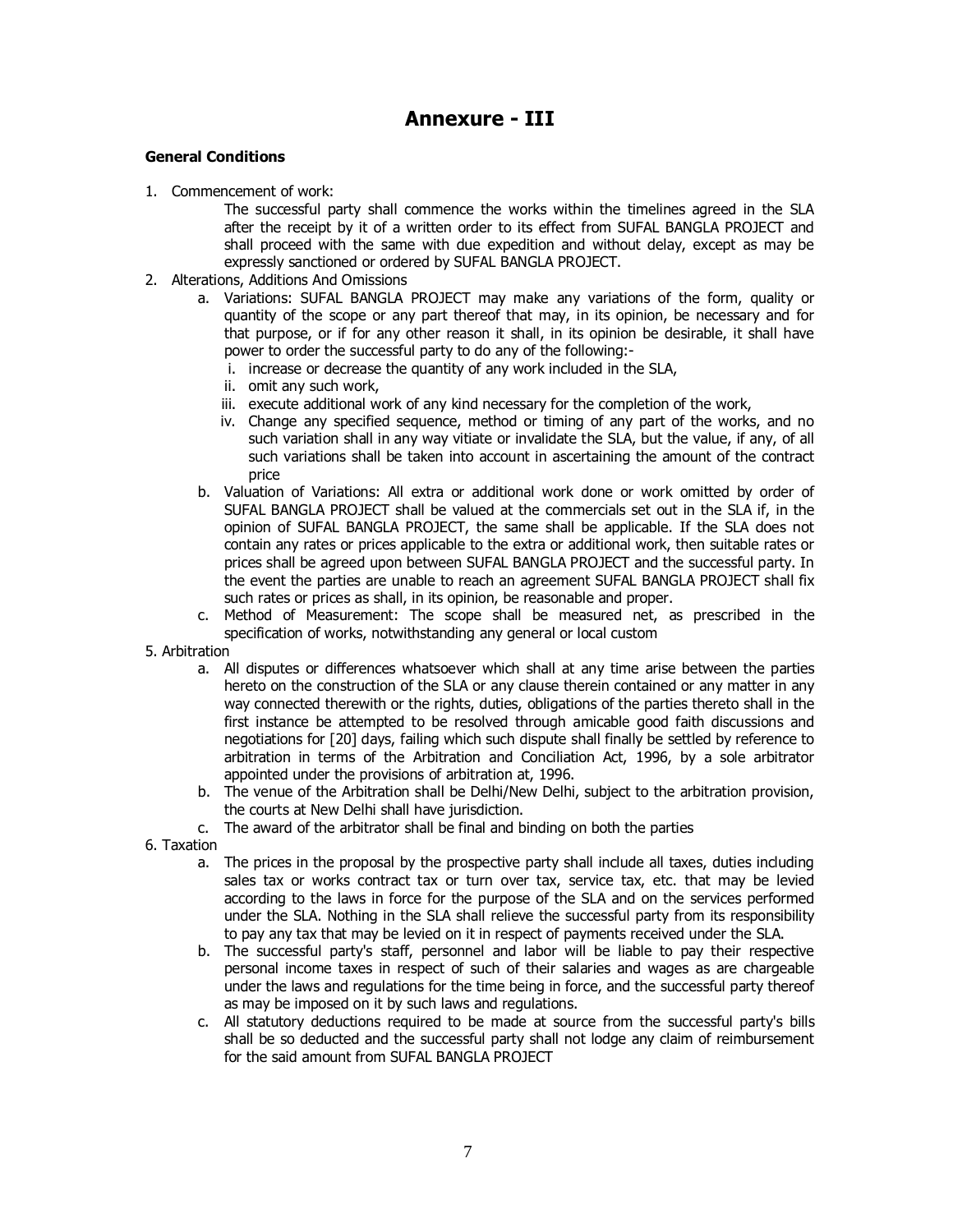- 7. Termination of SLA for SUFAL BANGLA PROJECT's convenience: SUFAL BANGLA PROJECT shall be entitled to terminate the SLA at any time for its own convenience after giving 30 days prior notice to the successful party.
- 8. 20% of the Contract Amount will be retained as Performance Security, which will be rereleased on successful running of the software for 3 months.

# **Contract**

Any SLA resulting from this Request for Proposal will, inter alia, include these General Conditions of **Contract**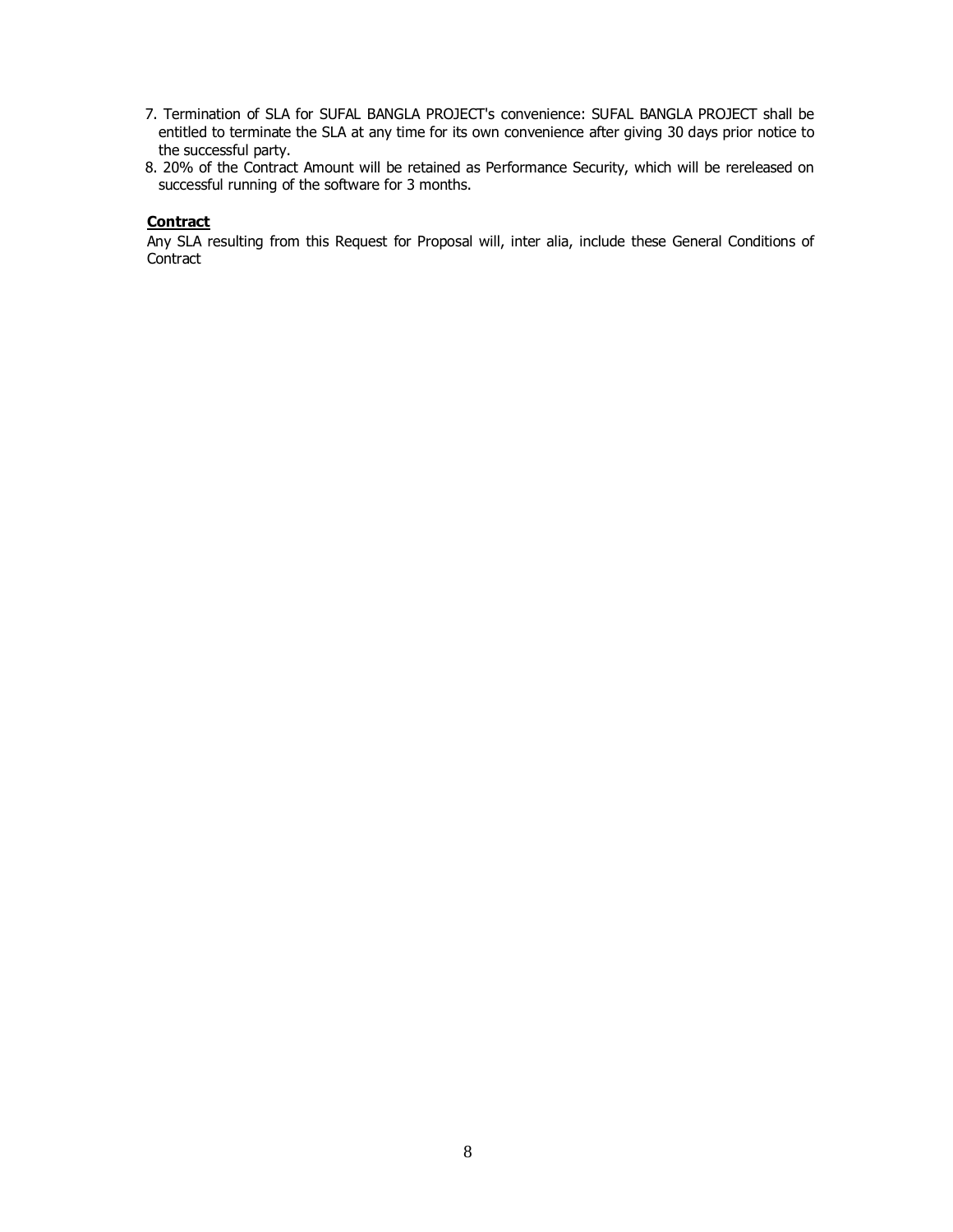# **Annexure - IV**

# **Scope of Work**

- 1. Execution Methodology
	- The party has to ensure that the offered solution fully meets the needs of SUFAL BANGLA PROJECT and scale data, backend computers and central warehouse are integrated with the ERP.
	- · Any support and directions required to generate data from scales have to be provided or arranged by SUFAL BANGLA PROJECT
	- · Any problems or issues in integrating scale data with ERP have to be resolved by the party as per directions received from SUFAL BANGLA PROJECT. The party will participate fully in the design of the integration methodology and provide experts with appropriate skillsets to work on implementing the solution.
- 2. Completion Schedule, Warranty and Service Support
	- Party shall deliver as per schedule and make all the systems operational (Supply, Installation & commissioning, Acceptance of the systems and handing over to SUFAL BANGLA PROJECT) within maximum 1 week of the delivery.
	- · SUFAL BANGLA PROJECT reserves the right to reschedule delivery and / or make all the systems operational (Supply, Installation & commissioning, Acceptance of the systems and handing over to SUFAL BANGLA PROJECT) by providing intimation through Email and / or Fax of intent 2 weeks in advance of the schedule to the successful party.
	- · All the supplied software shall be covered under a free email / telephone / remote support for one (01) year. Support period shall start from the date of the installation.
- 3. Installation
	- Successful party shall supply, install, integrate, carry out testing of software and commission as detailed and achieve the functionality mentioned in the RFP document
	- · For installation & commissioning work, it shall be the responsibility of the party to arrange and provide requisite tools, testing & measurement equipment and all other things required for carrying out the installation job
	- The party shall ensure that no other equipment / structure / setup get damaged due to their activities. Any damages if caused to SUFAL BANGLA PROJECT's property due to party's negligence shall be passed on the party's account
- 4. Acceptance Test (AT)
	- · AT shall comprise of completion of following activities:
		- o Checking of the Configuration as per the Purchase Order. In case SUFAL BANGLA PROJECT is not satisfied with installation / configuration, party must reinstall and /or reconfigure the entire / partial solution.
		- $\circ$  Complete functionality of the system shall be tested as per the Scope of Work & Technical Specifications
	- Party must ensure the deploying of all the necessary latest patches required on the Servers for the purpose of integration with ERP & other applications as mentioned in the scope of work
	- · Acceptance Testing (AT) will be observed for a period 10 days from the day party confirms the readiness of the same through Email.
- 5. Service Level Agreement (SLA)
	- · The Service Level Agreements (SLA) is as per enclosed SLA.
	- Successful party has to ensure delivery, installation, configuration, testing, training of complete P.O. within 60 days as per schedule given below :

| <b>Phase</b> | <b>Requirement</b>                                         | <b>Deadline</b>                                       |
|--------------|------------------------------------------------------------|-------------------------------------------------------|
| Phase-I      | Delivery, Installation & Configuration of ERP<br>software. | Within 10 days from<br>the date of issue of<br>the PO |
| Phase-II     | Delivery, Installation & Configuration of Central          | Within 10 days from                                   |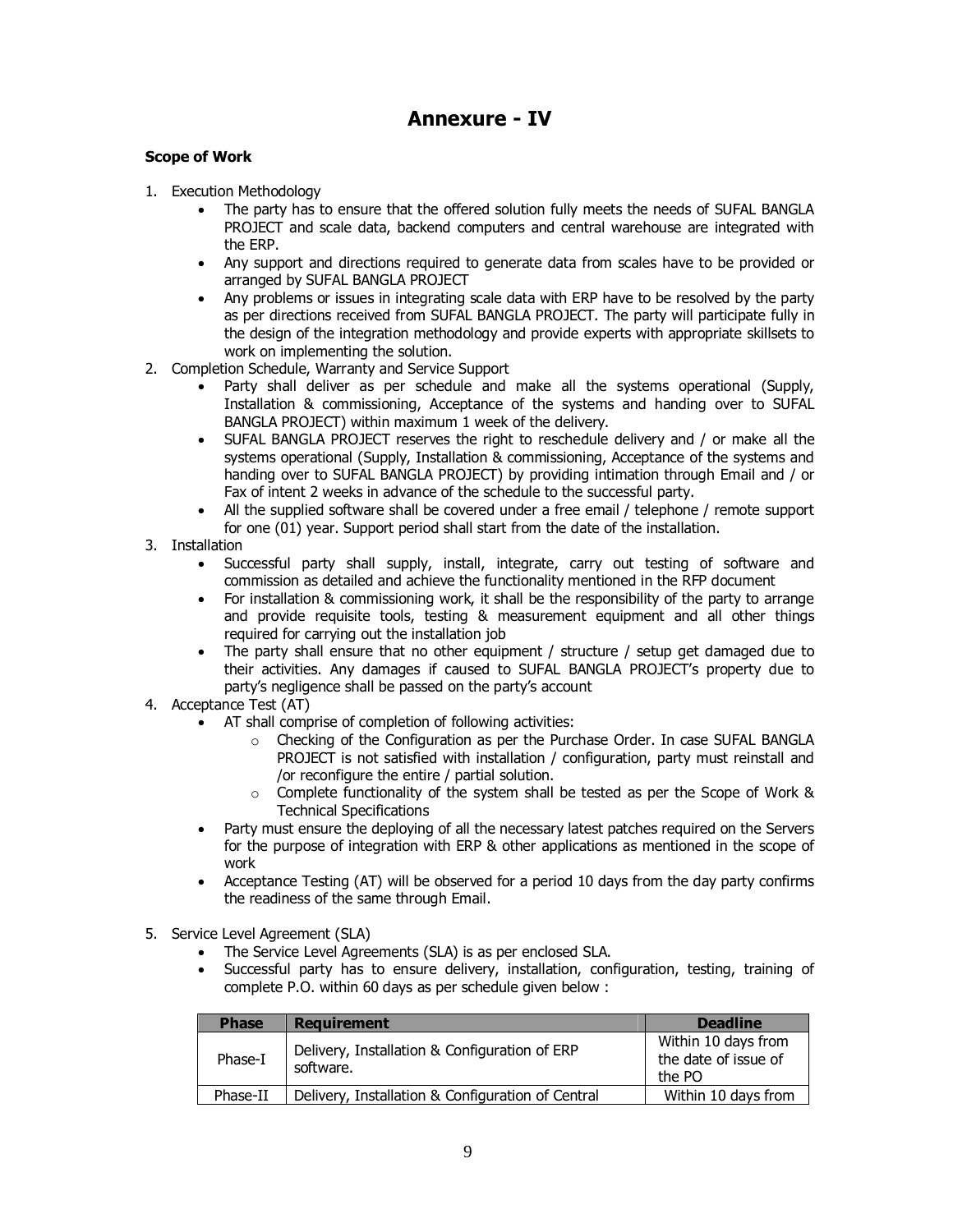|           | Warehouse software.                                                       | the dat of issue of<br>the PO.                            |
|-----------|---------------------------------------------------------------------------|-----------------------------------------------------------|
| Phase-III | Delivery, Installation & Integration of scale data<br>from Static outlets | Within 15 days from<br>the date of issue of<br>the $PO$ . |

# 6. Payment Terms

| <b>Payment Milestones</b>                       | $\frac{0}{0}$                            |
|-------------------------------------------------|------------------------------------------|
| Successful delivery of phase I, II & III of the | 75%                                      |
| installation                                    | (of the value of installed Software)     |
| Final Handover after all Acceptance Tests (AT)  | 25%                                      |
| and completion of training programme from       | (post final integration, acceptance and  |
| SUFAL BANGLA PROJECT post final solution        | handover of the entire solution to SUFAL |
| integration                                     | <b>BANGLA PROJECT)</b>                   |

**EXCESS PAYMENT:** If the party has received any excess payment by mistake, or if any amounts are due to PMU due to any other reason, when it is not possible to recover such amounts under the Contract resulting out of this specification, PMU reserves the right to collect the same.

# 7. Training

- · The training site will be at the SUFAL BANGLA PROJECT's site or any other suitable location as decided by SUFAL BANGLA PROJECT. Party shall provide training for two batches (maximum of 15 numbers per batch) to SUFAL BANGLA PROJECT staff along with electronic / digital material for training containing operational instructions do & don't (Operator Manual). The cost of training should be included with the bidding offered rate. Only trainees expenses on account of travel, food and accommodation to be bear by the SUFAL BANGLA PROJECT.
- 8. Technical Scope
	- Party is required to visit & study the infrastructure available at SUFAL BANGLA PROJECT Stores and Central office location.
	- Party shall supply, install, integrate, and carry out testing of Scales / Systems and commission in SUFAL BANGLA PROJECT Locations to achieve the full functionality of the solution.
	- Party has to integrate the server(s) with existing network devices & security products such as firewall, VPN etc. The integration will also be required with network Switches & Routers for WAN links and Internet routers. All the necessary settings / configuration need to be done by the party to achieve the desired functionality. Any support required to configure software with existing hardware have to arranged or extended by SUFAL BANGLA PROJECT.
	- · The necessary software media and license also to be provided by the Successful party.
	- The successful party has to be configured and provide the backup mechanism at central warehouse level to ensure data security.
	- · The successful party has to configure and provide the backup mechanism of central location to ensure data security at the time of any server failure.
	- · For installation & commissioning work, it shall be the responsibility of the Party to arrange and provide requisite tools, testing & measurement equipment and all other things required for carrying out the installation job.
	- · The Central Software should easily integrate with non-weighing scale based generic POS system.
	- Submit various documents such as training document & manual, configuration document, user manual, implementation strategy and plan etc
	- · Provide information on Bandwidth and networking requirements (To be provided at the start of the project)
	- Performance monitoring during the implementation of the project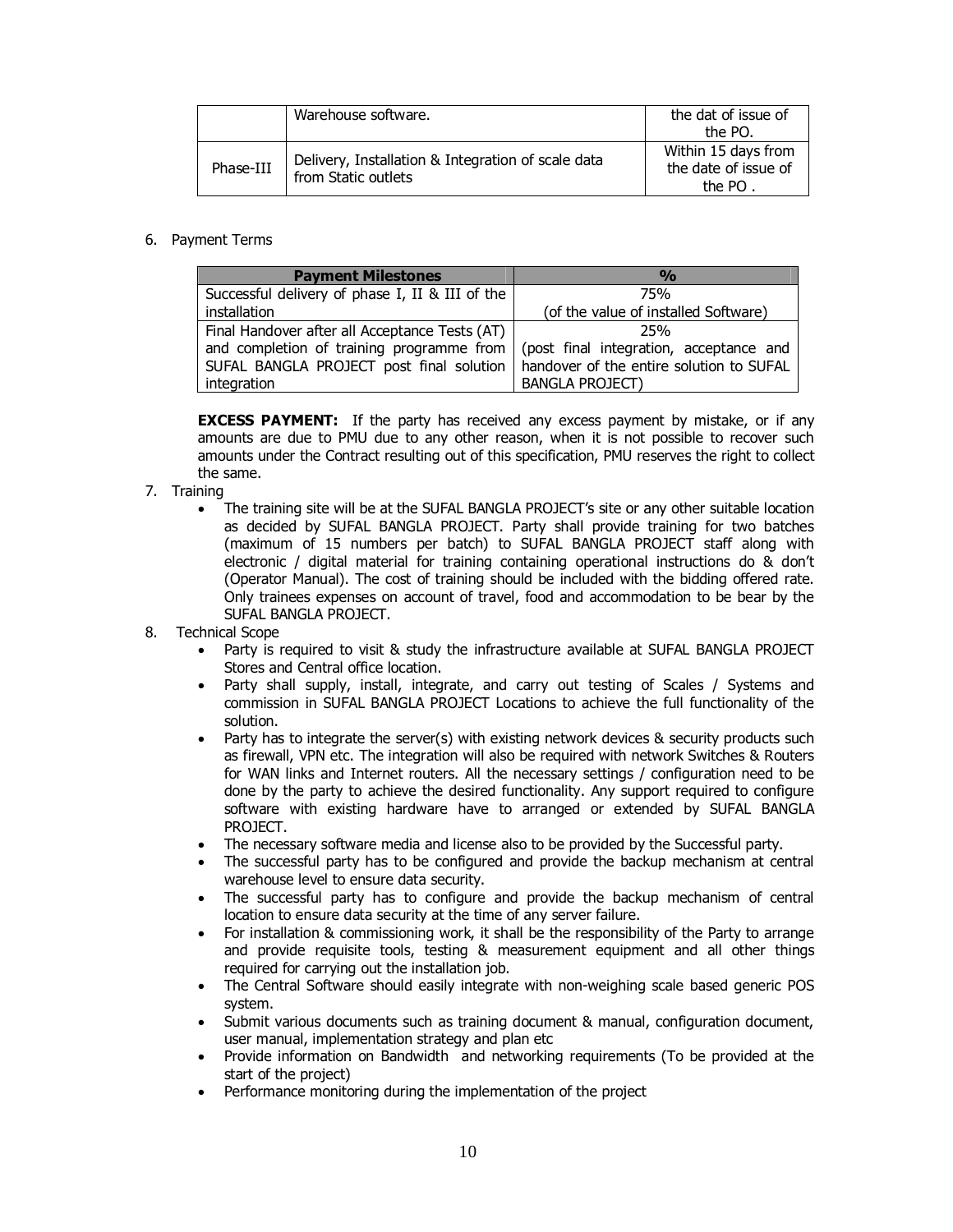- · Installation of Server ERP and DB as applicable.
- Management of history data for analysis, reporting & forecasting purpose
- · The Vendor will be responsible for completion of each phase in the implementation plan on time and as per expected quality levels
- The Party shall ensure that no other equipment / structure / setup get damaged due to their activities. Any damages if caused to SUFAL BANGLA PROJECT's property due to Party's negligence shall be passed on the Party's account.
- · In case any issue arises, which will have material effect in the schedule of the implementation; the same should be communicated immediately to the SUFAL BANGLA PROJECT Management.
- Solution is envisaged to be implemented at all the locations covering West Bengal.
- Bidder is required to take into consideration the customization requirements in line with his response to RFP. Cost of the same will be billed separately.
- · SUFAL BANGLA PROJECT may order and implement total solution in phases at the same rate quoted by bidder over the period of one year.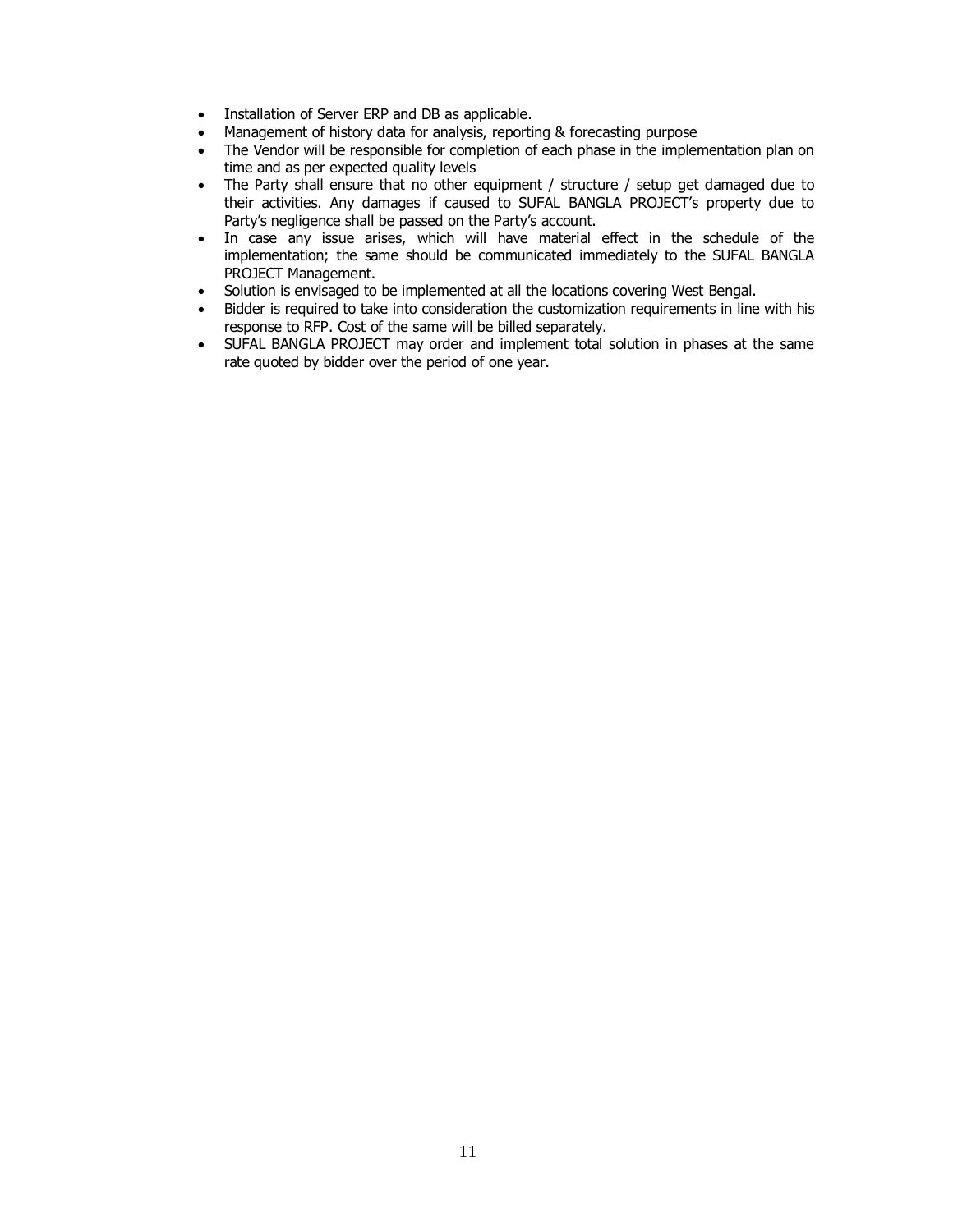# **Annexure - V**

# **Instruction to Bidder**

- 1. Instructions To The Party and Recommended Makes and Models
	- · Party shall offer only single Technical Solution to meet the specifications and scope of work as per the RFP document. The party should provide necessary documentary evidence supporting the technical specifications of the offered solution.
	- · All the offered software shall be from the same developer.
	- · All the expenditure for boarding, lodging, traveling SUFAL BANGLA PROJECT Site and any tool and tackles etc shall be borne by SUFAL BANGLA PROJECT.

SUFAL BANGLA PROJECT is under no obligation to enter into any contract with anyone by issuing the RFP and accepting a response. SUFAL BANGLA PROJECT reserves the right to award a contract, based on initial offers received from the parties, without discussion and without conducting further negotiations. SUFAL BANGLA PROJECT will award the contract to the successful party whose proposal has been determined to be substantially responsive provided that the party is determined to be qualified to perform the contract satisfactorily.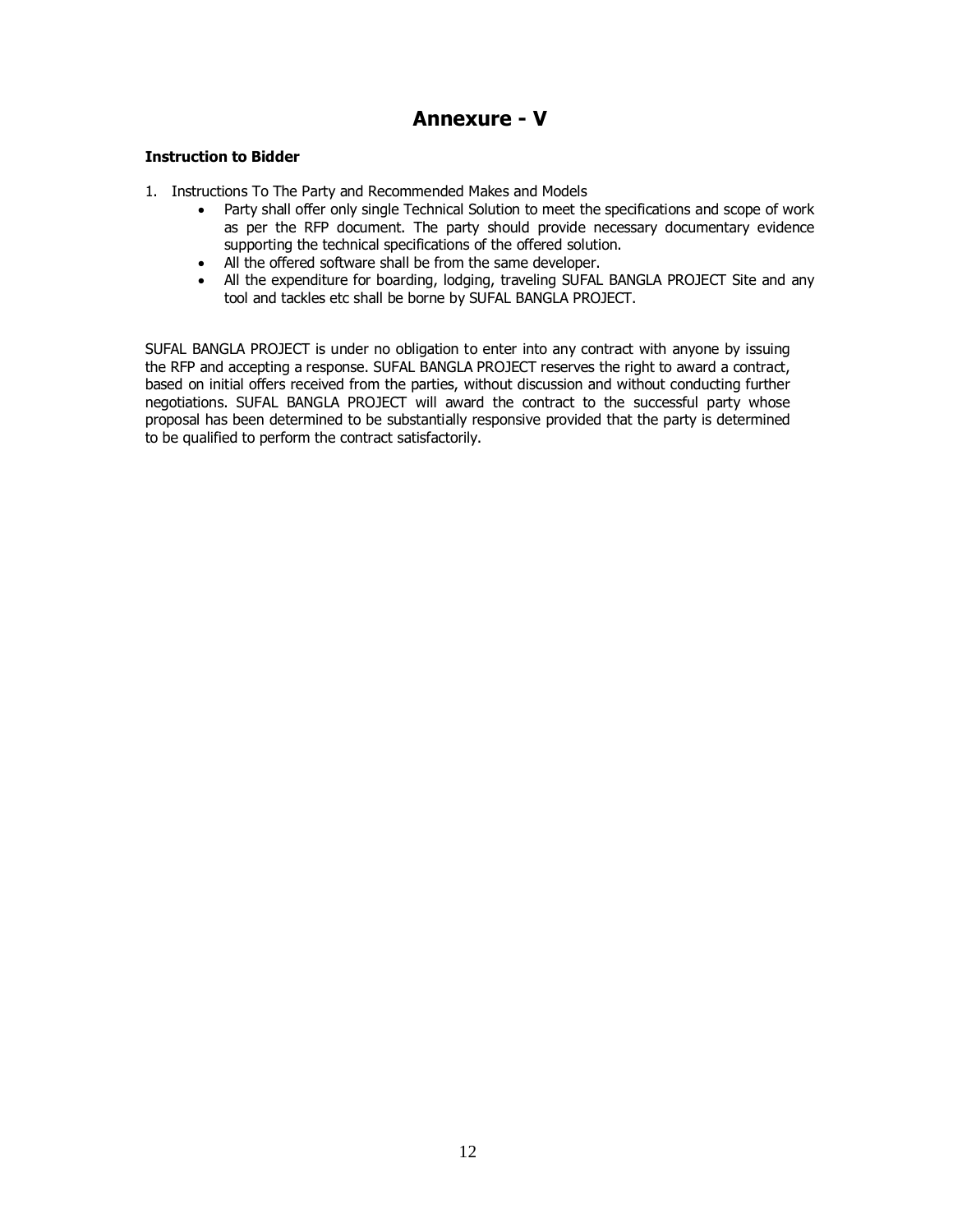| Annexure VI - Requirement Criteria             |                                                                                                                                                                                                                                                                                                                                                                                                                                                                                                                                                                                                                                                                                                                                                                                                                                                                                                                                                                                                        |
|------------------------------------------------|--------------------------------------------------------------------------------------------------------------------------------------------------------------------------------------------------------------------------------------------------------------------------------------------------------------------------------------------------------------------------------------------------------------------------------------------------------------------------------------------------------------------------------------------------------------------------------------------------------------------------------------------------------------------------------------------------------------------------------------------------------------------------------------------------------------------------------------------------------------------------------------------------------------------------------------------------------------------------------------------------------|
|                                                |                                                                                                                                                                                                                                                                                                                                                                                                                                                                                                                                                                                                                                                                                                                                                                                                                                                                                                                                                                                                        |
| <b>Requirement Criteria</b>                    | <b>Specifications</b>                                                                                                                                                                                                                                                                                                                                                                                                                                                                                                                                                                                                                                                                                                                                                                                                                                                                                                                                                                                  |
| <b>Processor Technology</b>                    | Microsoft .Net Framework 4.0 or higher                                                                                                                                                                                                                                                                                                                                                                                                                                                                                                                                                                                                                                                                                                                                                                                                                                                                                                                                                                 |
|                                                | Microsoft SQL Server 2008 or higher<br>Microsoft Windows 7 Professional                                                                                                                                                                                                                                                                                                                                                                                                                                                                                                                                                                                                                                                                                                                                                                                                                                                                                                                                |
| <b>Operating System</b><br><b>Architecture</b> |                                                                                                                                                                                                                                                                                                                                                                                                                                                                                                                                                                                                                                                                                                                                                                                                                                                                                                                                                                                                        |
| <b>Connectivity</b>                            | Hybrid (Centrally as well as locally)<br>Static IP                                                                                                                                                                                                                                                                                                                                                                                                                                                                                                                                                                                                                                                                                                                                                                                                                                                                                                                                                     |
| <b>Modules</b>                                 |                                                                                                                                                                                                                                                                                                                                                                                                                                                                                                                                                                                                                                                                                                                                                                                                                                                                                                                                                                                                        |
|                                                | Integrated ERP<br>Point of Sale billing<br><b>Inventory Management</b><br><b>Financial Accounting</b><br><b>Customer Loyalty Management</b><br>Payroll (Time & Attendance) Management<br><b>Advance Retail Tools</b><br><b>Schemes &amp; Promotions</b><br><b>Analytical Reports</b><br>Graphs and Charts<br>Chain Outlet Management<br>Connectivity / Integration with Scale                                                                                                                                                                                                                                                                                                                                                                                                                                                                                                                                                                                                                          |
| <b>Functionality</b>                           | Barcode Scan Item or Alternate (User-defined<br>scan field)<br>Barcoded and Non-barcoded Sales<br>Sale for Other Location<br>Sale from different Warehouses<br>Look up / Choose items from Product List<br>Customizable Product Search List<br>User-defined Multiple Modes of Payment /<br>Split Tender<br>Cash<br><b>Credit Sales</b><br><b>Credit Cards</b><br>Coupons<br><b>Gift Vouchers</b><br>Assign denomination Picture for fastest data<br>entry<br><b>Itemized Tax Definition</b><br>Discounts by % and Amount on<br>Bill<br>Product<br>Customer<br>Manual<br>Multiple Price List for Wholesale, Retail and<br><b>Customer specific Billing</b><br>Add Delivery Details to Bill<br>Add Remarks to Scanned Items<br>On hand Quantity Display<br>Product Information<br><b>Customer Information</b><br>Exchange Items<br>Credit Note (Sale Return)<br><b>Complimentary Items</b><br>Negative Sale<br>Hold & Retrieve<br><b>Bill Cancellation</b><br>Options to display specific columns at POS |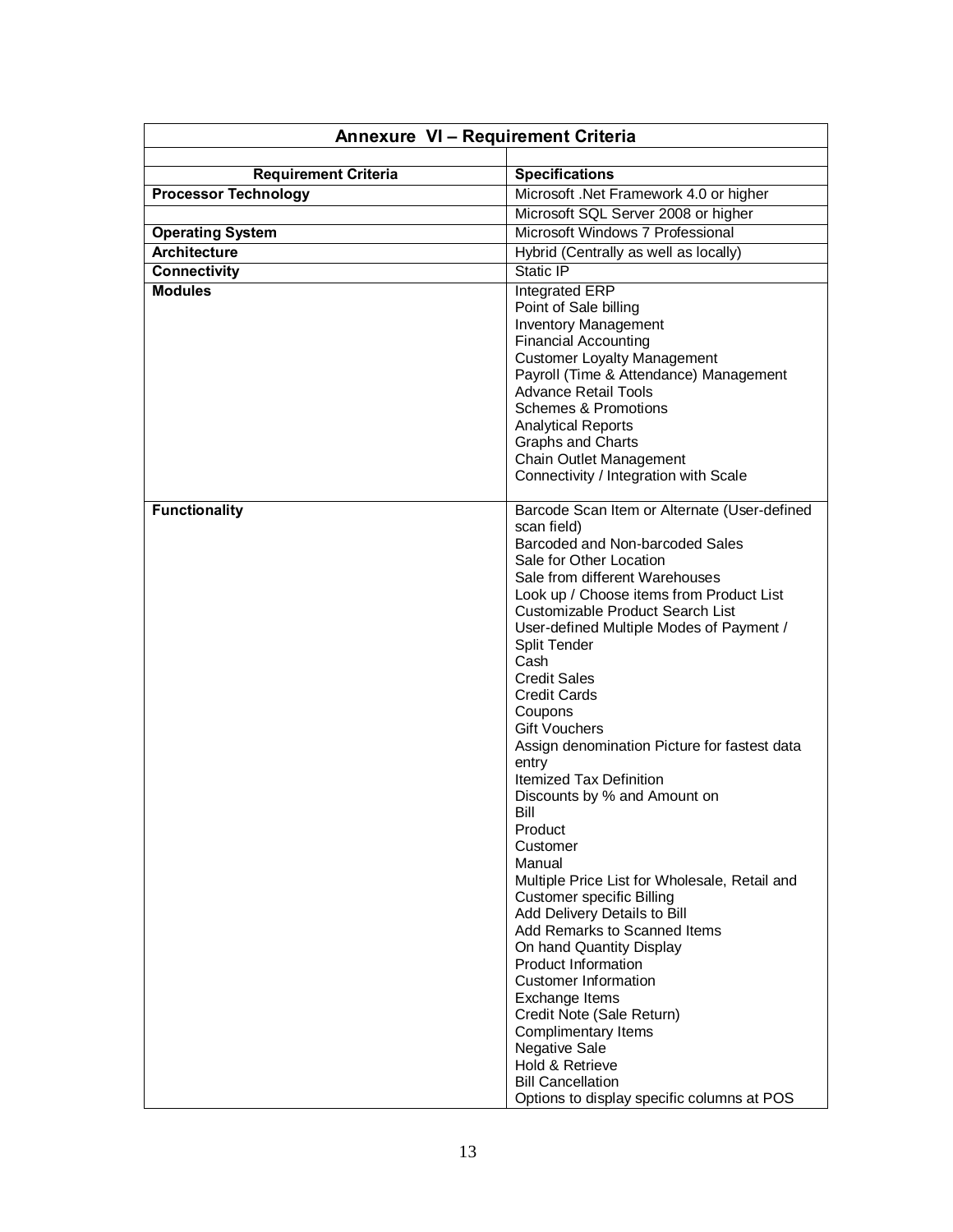| Sales Person's Accounting                        |
|--------------------------------------------------|
| with Commission on Quantity                      |
| with Commission on Value                         |
| Printing                                         |
| Multiple Options to configure Printing           |
| Standard 40 or 80 Columns receipt printing for   |
| Retail Invoice                                   |
| A4 printing for wholesale billing or Tax Invoice |
| <b>Invoice Designer</b>                          |
| <b>POS Reports</b>                               |
| Sales and Returns Registers                      |
| Details for Exchanged, Returned,                 |
| <b>Complimentary Items</b>                       |
| Day End Report                                   |
| Sales person reporting                           |
| Operator / Counter Summary                       |
| <b>Itemized Sale Report</b>                      |
| <b>Categorized Sale Report</b>                   |
| Mode Of Payment Report                           |
| Inventory Management (Warehouse and Back-        |
| office)                                          |
| Product Related 5 Level Hierarchy                |
| Location - Warehouse                             |
| Department                                       |
| Groups                                           |
| Sub Groups                                       |
| Brands / Products                                |
| with Different Matrix like                       |
| Size, Color, Design                              |
| Serial Number, Warranty, IMEI Number             |
| Mfg Date, Expiry Date, Batch Number              |
| User-definable Matrix and Matrix Field Lists     |
| Bin Location for Stock Identification            |
| <b>Opening Stock</b>                             |
| Purchase Order, Purchase Invoice and             |
| Purchase Return (Debit Note)                     |
| Barcode Label Designer                           |
| Stock Transfers                                  |
| Production and Consumption - Repackaging         |
| Physical Stock Verification and Adjustments      |
| Multiple Unit Maintenance                        |
| Warehouse Management                             |
| Supplier specific Price List                     |
| Auto Fill Last Cost and Sale Price at Purchase   |
| User-definable round off Sale Price formats      |
| Easy Capture of Inventory Images                 |
| FIFO [First In First Out] Method of Selling      |
| <b>Back-office Reports</b>                       |
| Purchase and Returns Registers                   |
| <b>Stock Transfer Registers</b>                  |
|                                                  |
| <b>Consumption and Production Registers</b>      |
| Stock Discrepancy Statements with Manual         |
| Updation                                         |
| <b>Stock Ledger and Statement</b>                |
| Sales Tax Register Detail / Summary Format       |
| <b>Financial Management</b>                      |
| <b>Branch Accounting</b>                         |
| User-definable Voucher Types                     |
| Ledgers, Groups and Cost Centers                 |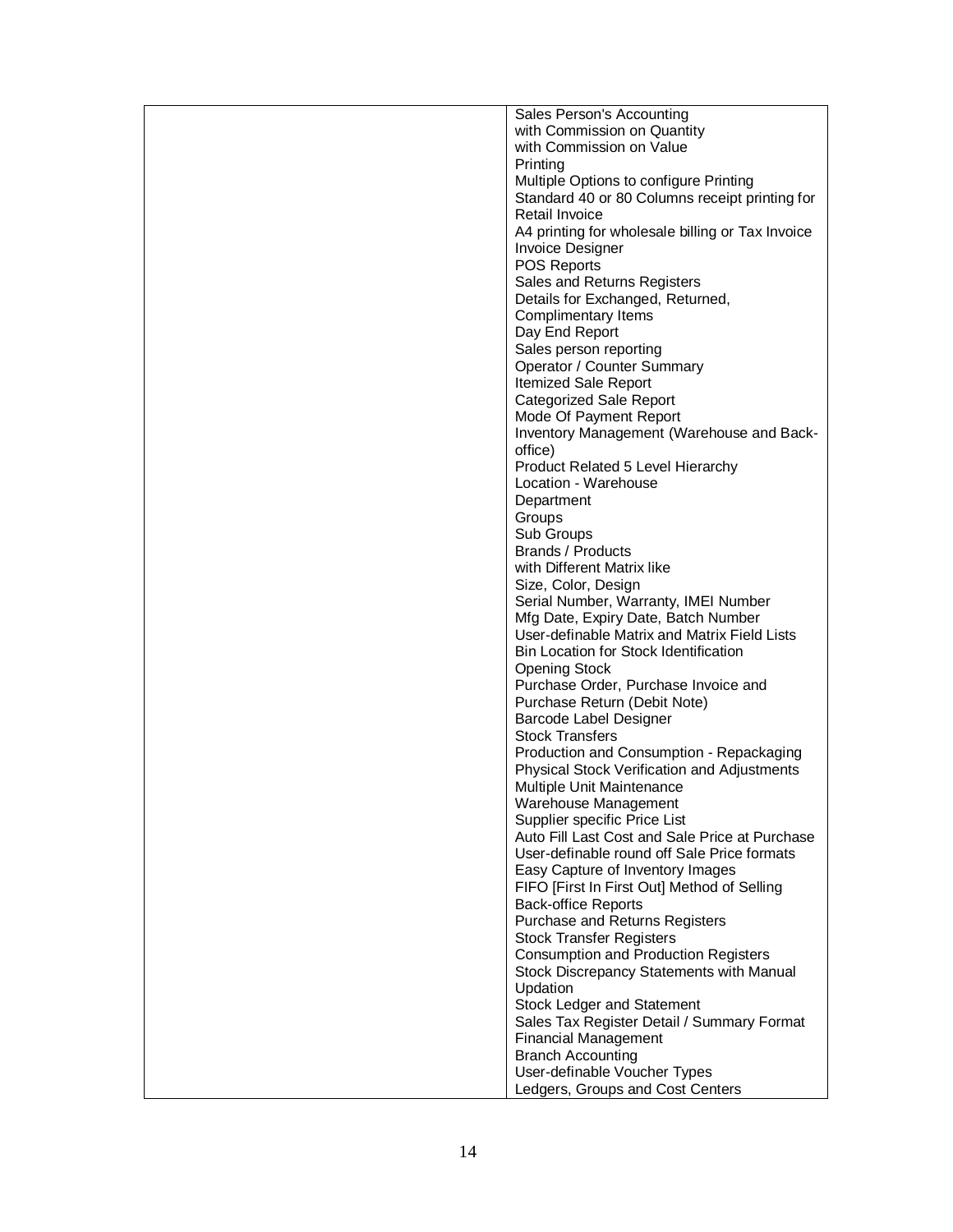| <b>Voucher Entry</b>                          |
|-----------------------------------------------|
| Opening Voucher                               |
| Receipt / Payment / Contra / Journal Vouchers |
| Debit Note / Credit Note Vouchers             |
| Primary Books of Accounts (Cash, Bank, Day    |
| & Journal)                                    |
| Ledgers, Groups and Cost Centers Report       |
| <b>Daily Transaction Sheet</b>                |
| <b>Fund Movement</b>                          |
| <b>Tax Register</b>                           |
| <b>Confirmation of Accounts</b>               |
| Payment Due List                              |
| <b>Monthly Trial</b>                          |
| Cash Trial                                    |
| Customer's Due / Deposit / Credit Sale        |
| <b>Bank Reconciliation Statement</b>          |
| Enhanced Tax [Non-Tax, Tax Paid, Inclusive,   |
| Exclusive]                                    |
| Transfer Inventory Data to User Defined       |
| Ledgers                                       |
| Customer Relationship Management (CRM)        |
| <b>Customer Database Maintenance</b>          |
| Easy Capture of Customer Images               |
| Parent (Linked) Customer Definition           |
| Create different Groups (VIP, Regular) for    |
| easy identification                           |
| <b>Customer Specific Price List</b>           |
| Convert any Customer to Debtor for            |
| <b>Accounting Purpose</b>                     |
| or Group of Customers to a Single Account     |
| Set likes and dislikes of Customer to         |
| understand them better                        |
| Customer Loyalty Programs using               |
| <b>Barcoded Cards</b>                         |
| <b>Magnetic Cards</b>                         |
| <b>Smart Card</b>                             |
| <b>Reward Points Administration</b>           |
| Gift Issue and Maintenance                    |
| Customer's Feedback, Suggestion and           |
| Complaints                                    |
| <b>SMS and Email</b>                          |
| <b>CRM Reports</b>                            |
| <b>Birthday List</b>                          |
| Anniversary List                              |
| Point Redemption Statement                    |
| <b>Monthly Statement</b>                      |
| <b>Customer Barcode generation</b>            |
| Payroll                                       |
| <b>Employee Master</b>                        |
| Work plan and holiday list                    |
| Pay head and salary structure                 |
| Attendance capture                            |
| Earning and deduction                         |
| Pay slip generation                           |
| Payroll reports                               |
| Analysis Reports                              |
| <b>Audit Report</b>                           |
| <b>Activity Analysis</b>                      |
| <b>Profitability Sheet</b>                    |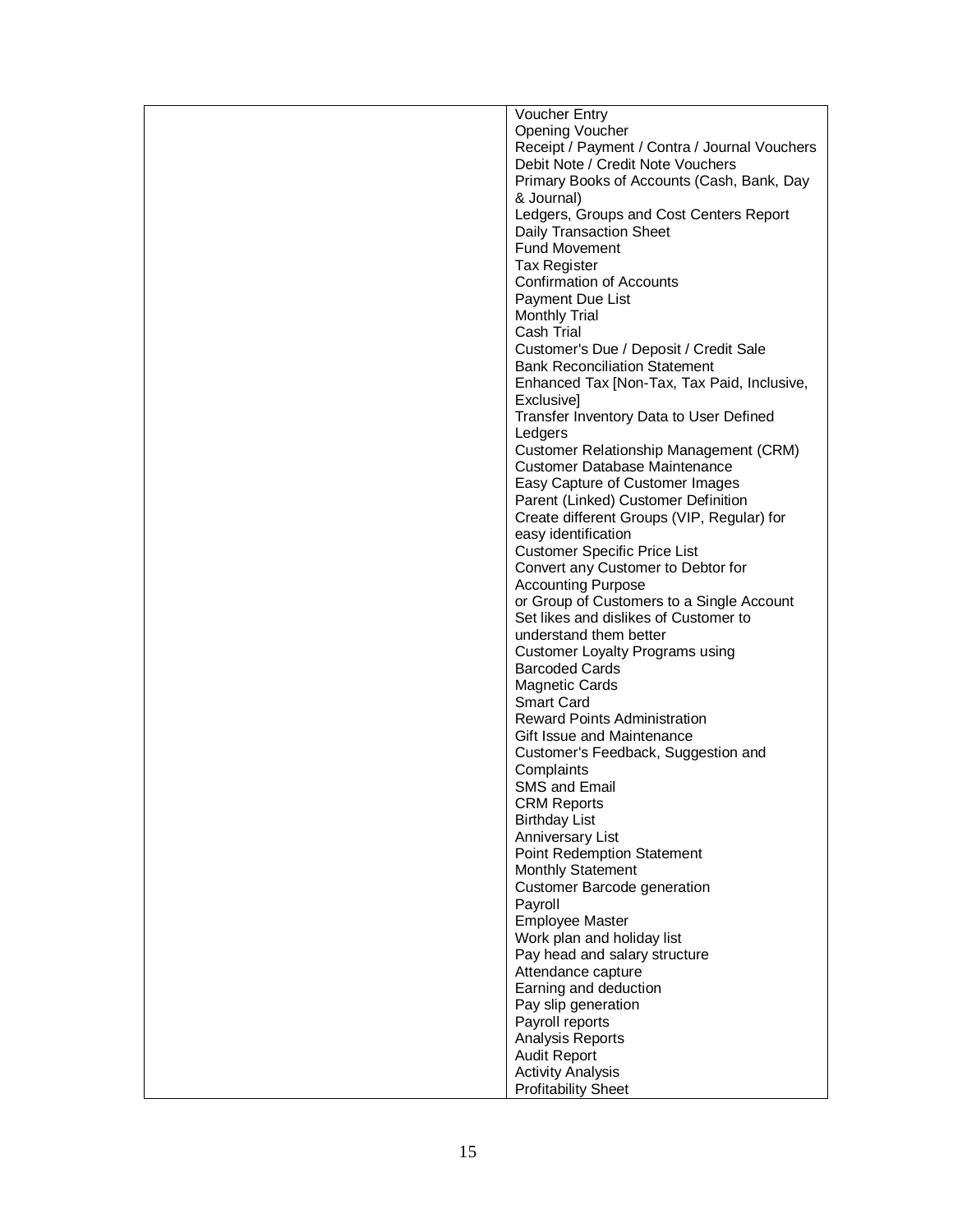| Margin Mix Analysis                          |
|----------------------------------------------|
| Day End Analysis                             |
| Fast, Slow, Non Moving Analysis              |
| Minimum Movement Analysis                    |
| <b>Price Point Analysis</b>                  |
| <b>Spending Pattern Analysis</b>             |
| <b>Periodical Sales Analysis</b>             |
| Periodical Purchase Analysis                 |
| Top N Purchase                               |
| Top N Sales                                  |
| Categorized Top N Purchase                   |
| Categorized Top N Sales                      |
| Auto Purchase Order                          |
| <b>Top N Suppliers</b>                       |
| <b>Top N Customers</b>                       |
| <b>Stock Movement Analysis</b>               |
| Mode Of Payment Analysis                     |
| <b>Monthly Trial</b>                         |
| Cash Trial                                   |
| <b>Payment Due List</b>                      |
| Ratio Analysis                               |
| <b>Pivot Reports</b>                         |
| Convert any inventory report to Pivot view   |
| Create Data Cube for better Analysis         |
| Advance Data Tools                           |
| <b>Bulk Update of Data</b>                   |
| Change Product Hierarchy for Single or a     |
| Group of Products                            |
| Change Account Hierarchy for Single or       |
| Multiple Accounts                            |
| Change Customer Type or Status for Single or |
| a Group of Customers                         |
| <b>Bulk Delete of Data</b>                   |
| Copy Voucher                                 |
| <b>Reporting Features</b>                    |
| Export Data to                               |
| Excel                                        |
| Text (CSV, RTF)                              |
| <b>HTML</b>                                  |
| <b>PDF</b>                                   |
| Any Text Editors (Clipboard)                 |
| <b>System Reports</b>                        |
| <b>Audit Report</b>                          |
| <b>Activity Report</b>                       |
| Log Reports                                  |
| Error Log                                    |
| Message Log                                  |
| Chain Store Data Synchronization Status      |
| <b>Graphs and Charts</b>                     |
| Dashboard                                    |
| Charts in all Inventory Registers            |
| Charts in all Analysis Reports               |
| Pivot Reporting for better Analysis          |
| Chain Store Management                       |
| Create and Manage Multiple Stores / Location |
| / Branches                                   |
| <b>Branch Accounting</b>                     |
| Real-Time Data Synchronization               |
| Create rules for data synchronization        |